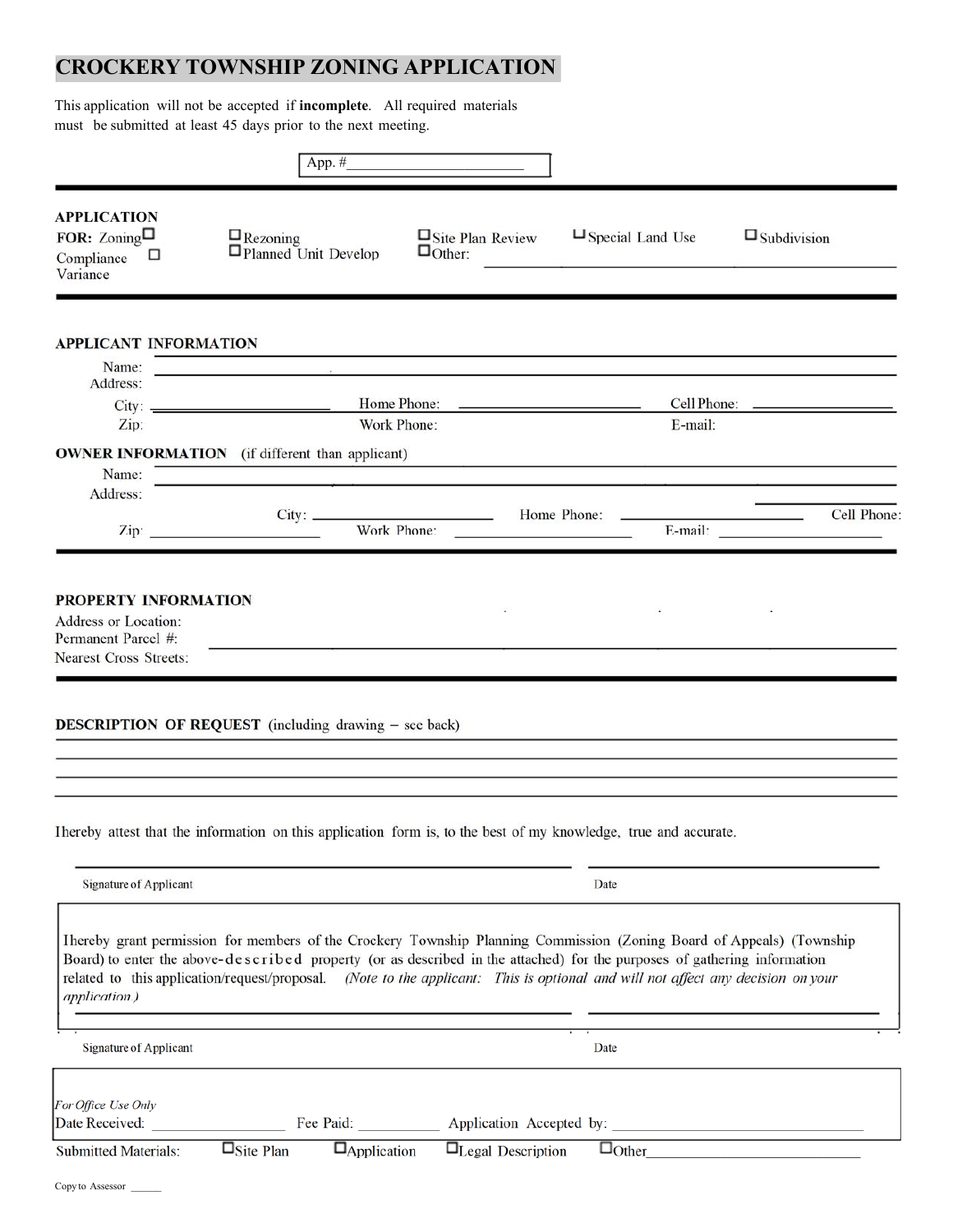#### TOWNSHIP OF CROCKERY TOWNSHIP COUNTY OF OTTAWA, MICHIGAN

#### *NOTICE TO APPLICANTS FOR ZONING CHANGES, SITE PLAN REVIEWS, SPECIAL LAND USES, PRIVATE STREET APPROVAL, OPEN SPACE DEVELOPMENTS, SITE CONDOMINIUMS, VARIANCES, ETC.*

Thank you for submitting your application and the required application fee to Crockery Township for:

| Rezoning of Lands                        |
|------------------------------------------|
| Site Plan Review                         |
| Special Land Use                         |
| Condominium or Site Condominium Approval |
| Planned Unit Development                 |
| Open Space Development                   |
| Variance                                 |
| ∩ther                                    |

The Township Board has established a policy that the costs and expenses incurred by the Township in the consideration and review of zoning applications is to be reimbursed to the Township by zoning applicants. In this way, these Township expenses are borne by the party making the zoning application, rather than by Township taxpayers in general. This reimbursement of the Township's actual costs and expenses is in addition to the application fee.

Such additional costs and expenses incurred by the Township may include such things as engineering fees, attorney fees, cost ofspecial meetings, publication expenses, the fees of other consultants and other costs that the Township may incur. The Township keeps detailed records of all expenses incurred by each application.

As authorized by the Township Board, you are required to pay a portion of estimated Township expenses in advance, into an escrow account, and you will be billed subsequently as any additional expenses are incurred. It is your responsibility to reimburse the Township for the actual Township costs and expenses resulting from the review of your application. Any excess amount paid to As authorized by the Township Board, you are required to pay a portion of estimated Towns<br>escrow account, and you will be billed subsequently as any additional expenses are incurred. It is yo<br>Township for the actual Townsh

NO building permits, zoning permits, other Township permits or approvals can or will be issued until allfees are paid and *until a sufficient amount has been paid into the zoning escrow account.*

To indicate your understanding of the Township's zoning escrow fee policy, please sign this form in the space indicated below and return it to the Township office.

I understand that I am responsible for the reimbursement to the Township of its actual expenses incurred in connection with my application, under the Township escrow fee policy, and I agree to pay such amounts on a timely basis, under the terms of that policy.

 $Dated:$ 

Signature of Applicant